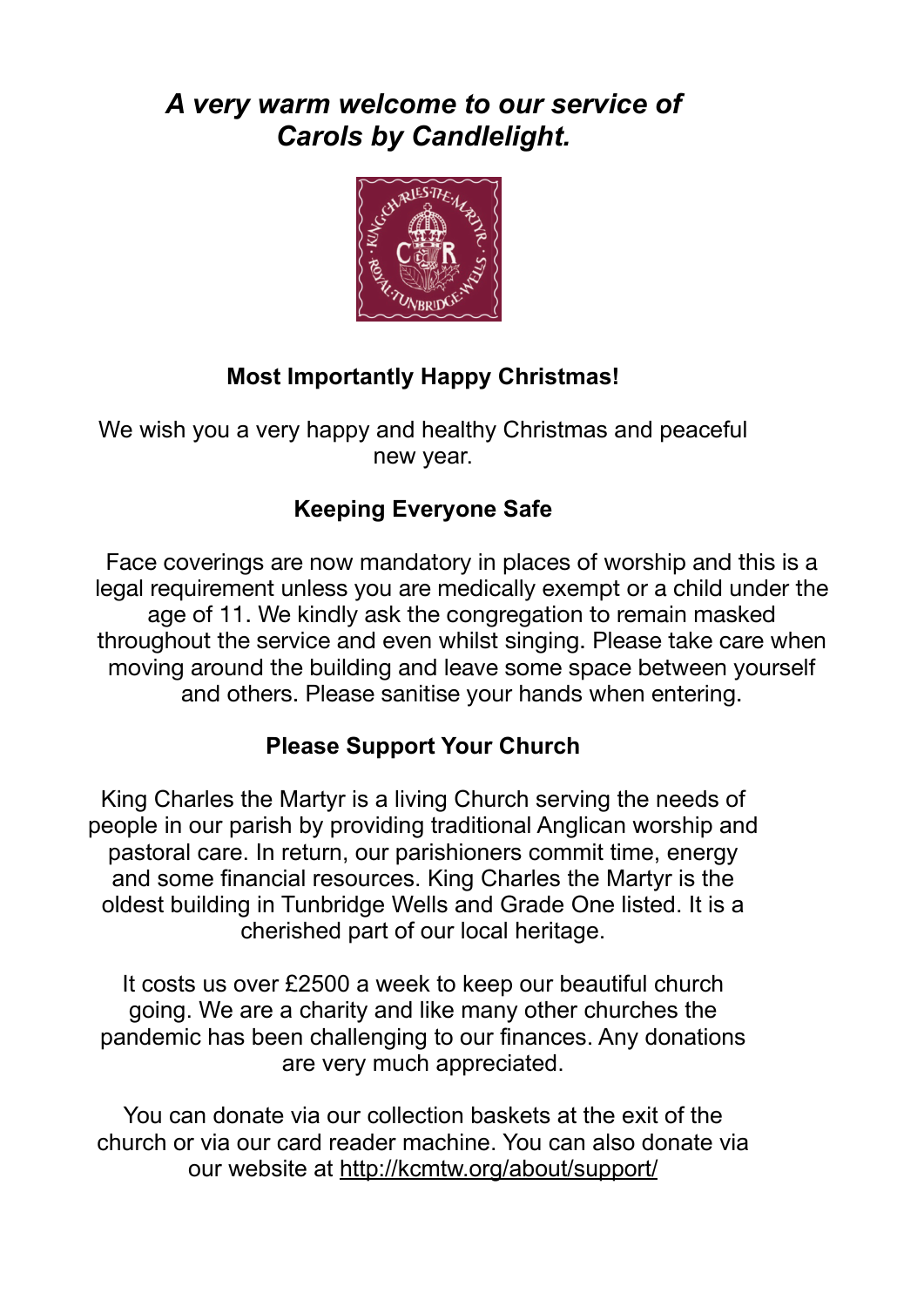Solo Once in royal David's city stood a lowly cattle shed, where a mother laid her baby in a manger for his bed: Mary was that mother mild, Jesus Christ her little child.

**All He came down to earth from heaven who is God and Lord of all, and his shelter was a stable, and his cradle was a stall; with the poor and mean and lowly lived on earth our Saviour holy.** 

> **And through all his wondrous childhood he would honour and obey, love and watch the lowly maiden, in whose gentle arms he lay: Christian children all must be mild, obedient, good as he.**

**For he is our childhood's pattern, day by day like us he grew, he was little, weak, and helpless, tears and smiles like us he knew; and he feeleth for our sadness, and he shareth in our gladness.** 

**And our eyes at last shall see him, through his own redeeming love, for that child so dear and gentle is our Lord in heaven above; and he leads his children on to the place where he is gone.** 

**Not in that poor lowly stable, with the oxen standing by, we shall see him; but in heaven, set at God's right hand on high; where like stars his children crowned all in white shall wait around.**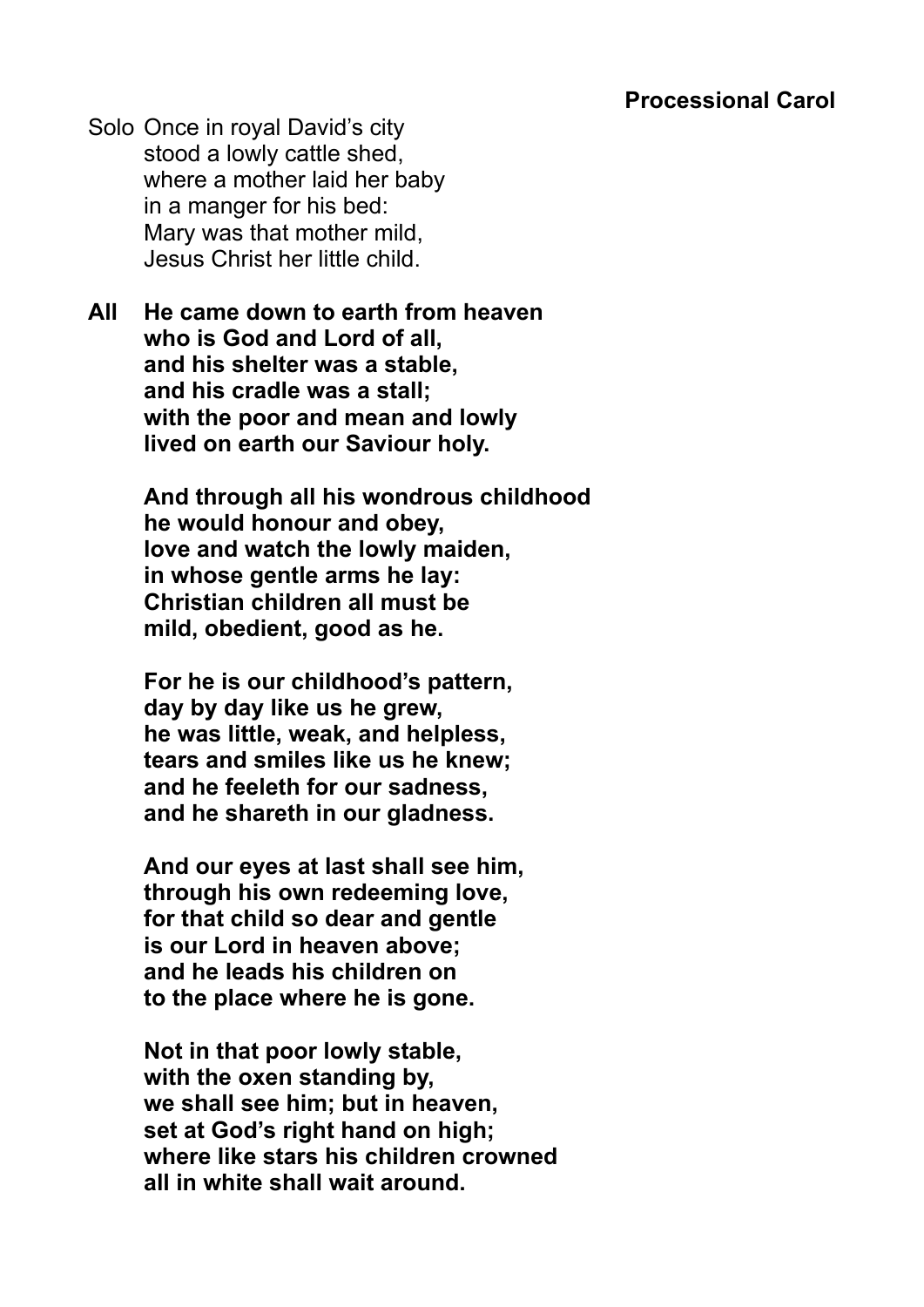Beloved in Christ, be it this Christmastide our care and delight to hear again the message of the angels, and in heart and mind to go even unto Bethlehem and see this thing which is come to pass, and the Babe lying in a manger.

Therefore let us read and mark in Holy Scripture the tale of the loving purposes of God from the first days of our disobedience unto the glorious Redemption brought us by this Holy Child.

But first, let us pray for the needs of the whole world; for peace on earth and goodwill among all his people; for unity and brotherhood within the Church he came to build, and especially in this town of Tunbridge Wells and Diocese of Rochester.

And because this of all things would rejoice his heart, let us remember, in his name, the poor and helpless, the cold, the hungry, and the oppressed; the sick and them that mourn, the lonely and the unloved, the aged and the little children; all those who know not the Lord Jesus, or who love him not, or who by sin have grieved his heart of love.

Lastly, let us remember before God all those who rejoice with us, but upon another shore, and in a greater light, that multitude which no man can number, whose hope was in the Word made flesh, and with whom in the Lord Jesus we are for ever one.

These prayers and praises let us humbly offer up to the Throne of Heaven, in the words which Christ himself has taught us:

**All Our Father, who art in heaven, hallowed be thy name; thy kingdom come; thy will be done; on earth as it is in heaven. Give us this day our daily bread And forgive us our trespasses, as we forgive those who trespass against us. And lead us not into temptation; but deliver us from evil. For thine is the kingdom, the power and the glory, for ever and ever. Amen.**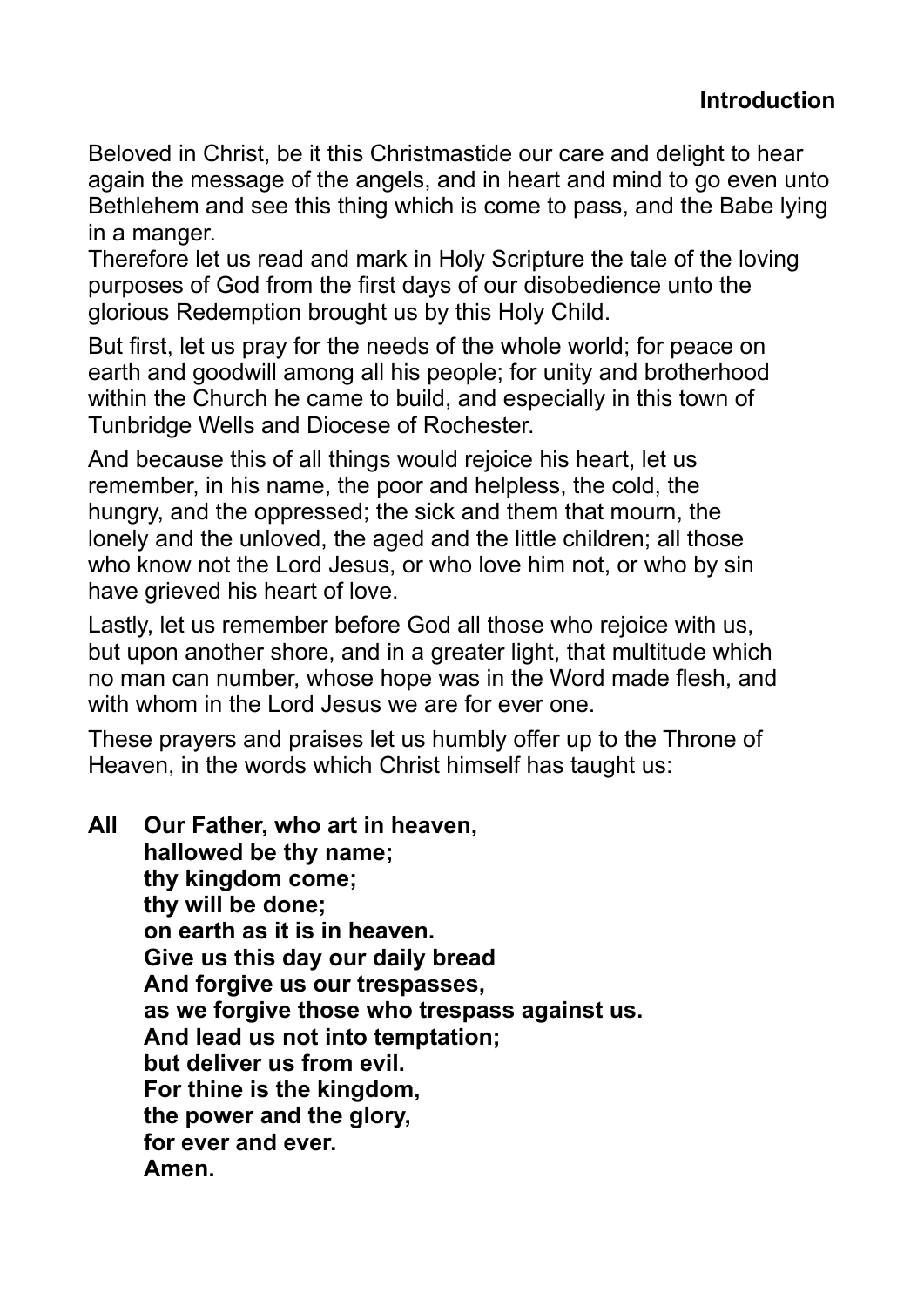May the humility of the shepherds, the faith of the wise men, the joy of the angels and the peace of the Christ child, be God's gift to us and to all people, this Christmas and always. **Amen.**

### **First Reading**

Genesis 3. 8-15 *God announces in the garden of Eden that the seed of woman shall bruise the serpent's head.*

**Choir Carol**

Adam lay ybounden (Boris Ord)

## **Second Reading**

Genesis 22. 15-18 *God promises Abraham that in his descendants shall the nations of the earth be blessed.*

**Carol**

**Come thou redeemer of the earth, And manifest thy virgin birth: Let every age adoring fall; Such birth befits the God of all.**

**Begotten of no human will, But of the Spirit, thou art still The Word of God in flesh arrayed, The promised fruit to man displayed.**

**The virgin womb that burden gained With virgin honour all unstained; The banners there of virtue glow; God in his temple dwells below.**

**All laud eternal Son to thee Whose advent sets thy people free, Whom with the Father we adore And Holy Ghost for evermore.**

**Third Reading**

Isaiah 9. 2, 6-7 *Christ's birth is foretold by the prophet.*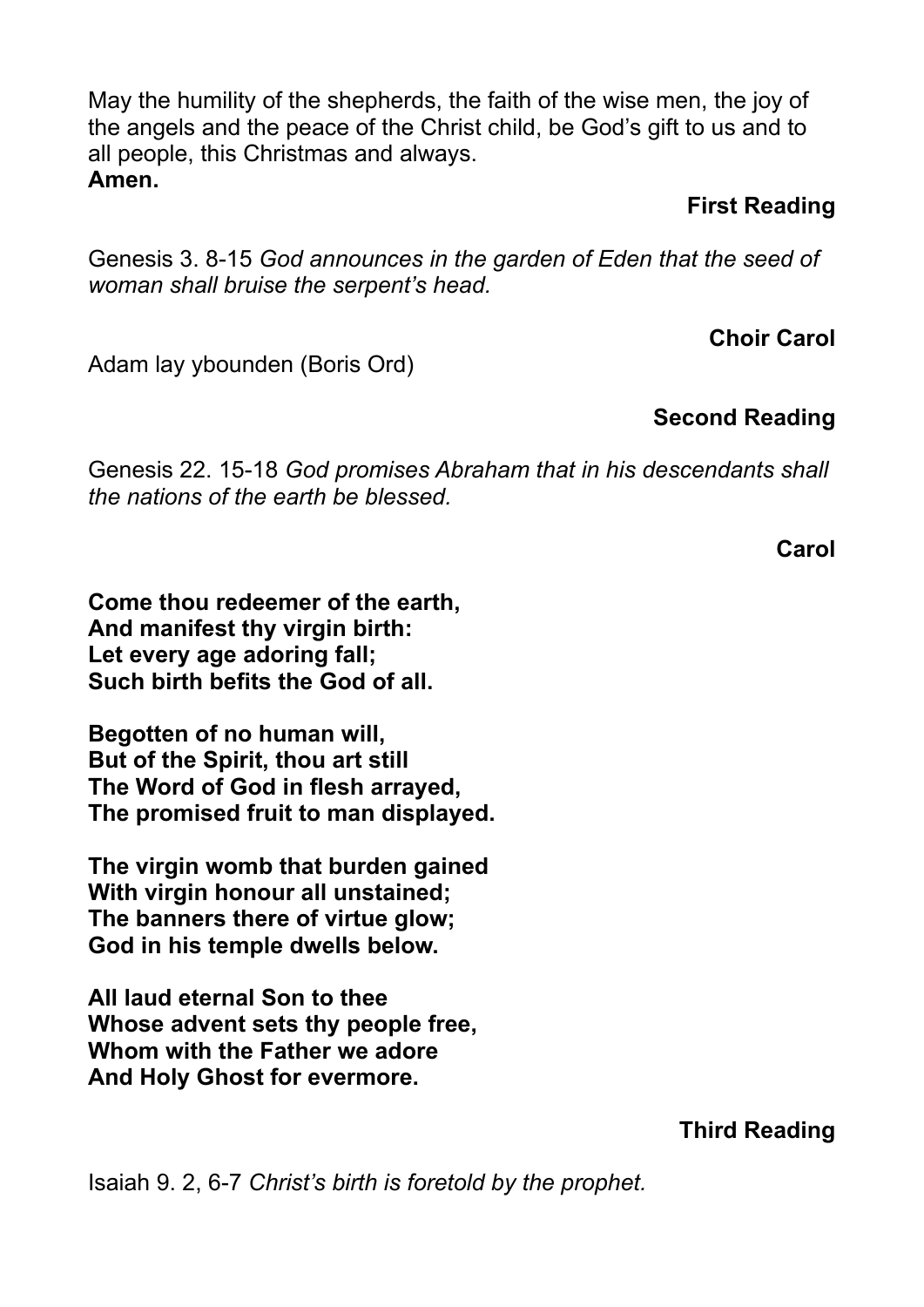The Cherry Tree Carol (arr. Stephen Cleobury)

#### **Fourth Reading**

**Choir Carol**

Micah 5. 2-4 *The Messiah will be born in Bethlehem.*

**Carol**

**See, amid the winter's snow, born for us on earth below, see the tender Lamb appears, promised from eternal years.**

**Hail! Thou ever-blessed morn! Hail, redemption's happy dawn! Sing through all Jerusalem, "Christ is born in Bethlehem."**

**Lo, within a manger lies He who built the starry skies; He, who throned in height sublime, sits amid the cherubim!**

**Say, ye holy shepherds, say, what your joyful news today; wherefore have ye left your sheep on the lonely mountain steep?**

**"As we watched at dead of night, lo, we saw a wondrous light; angels singing 'Peace on earth' told us of the Saviour's birth."**

**Teach, O teach us, Holy Child, by thy face so meek and mild, teach us to resemble thee in thy sweet humility!**

## **Fifth Reading**

Isaiah 60. 1-6, 19 *The coming of the glory of the Lord.*

**Choir Carol**

Lully Lulla (Philip Stopford)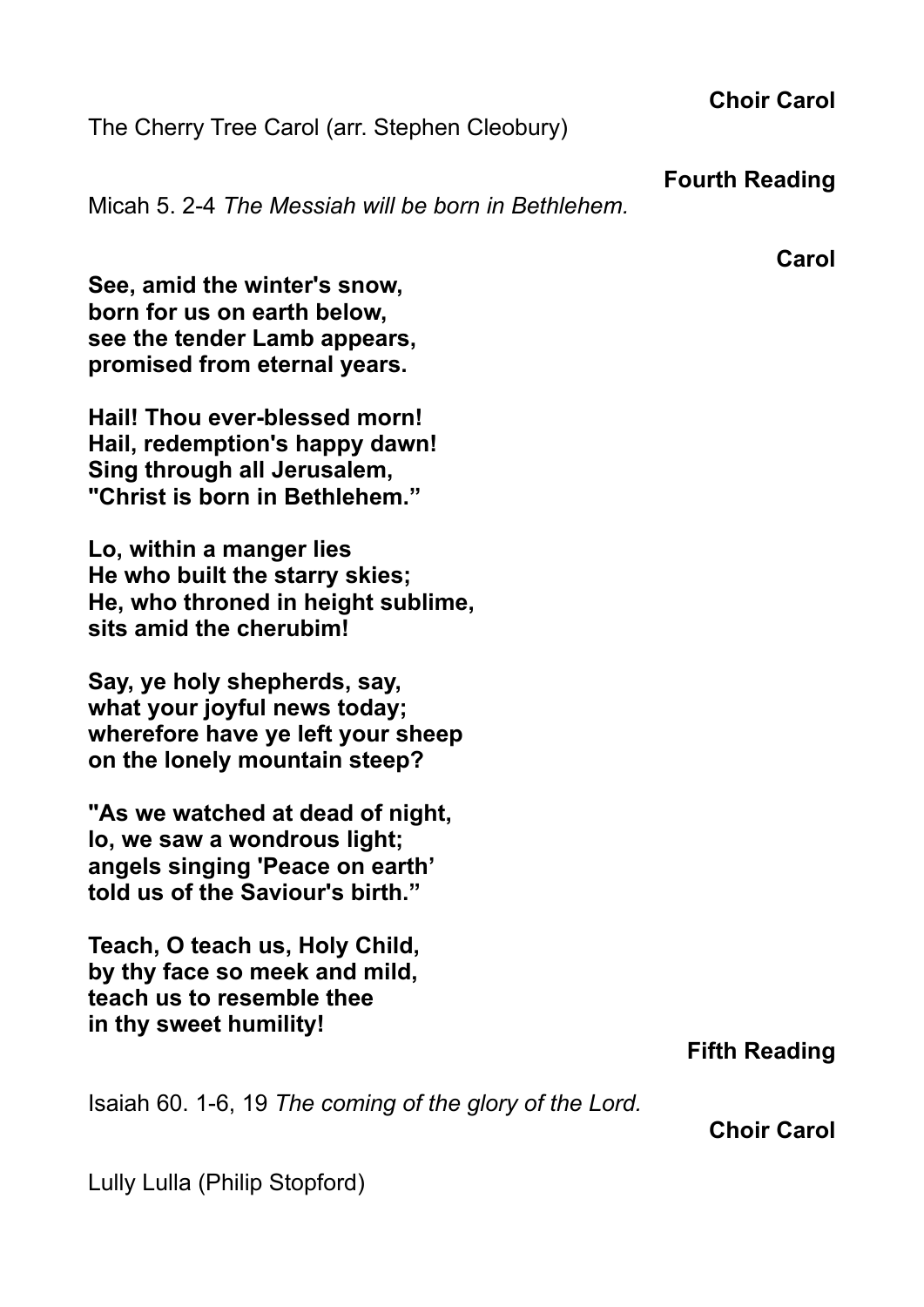Matthew 1. 18-23 *Saint Matthew tells of the birth of Jesus.*

**Carol**

**O little town of Bethlehem, how still we see thee lie! Above thy deep and dreamless sleep the silent stars go by; yet in thy dark streets shineth the everlasting Light; the hopes and fears of all the years are met in thee tonight.**

**O morning stars, together proclaim the holy birth! and praises sing to God the King, and peace to men on earth. For Christ is born of Mary; and gathered all above, while mortals sleep, the angels keep their watch of wondering love.**

**How silently, how silently, the wondrous gift is given! So God imparts to human hearts the blessing of his heaven. No ear may hear his coming, but in this world of sin, where meek souls will receive him, still the dear Christ enters in.**

**O holy child of Bethlehem, descend to us, we pray; cast out our sin and enter in, be born in us today. We hear the Christmas angels the great glad tidings tell; O come to us, abide with us, our Lord Emmanuel!**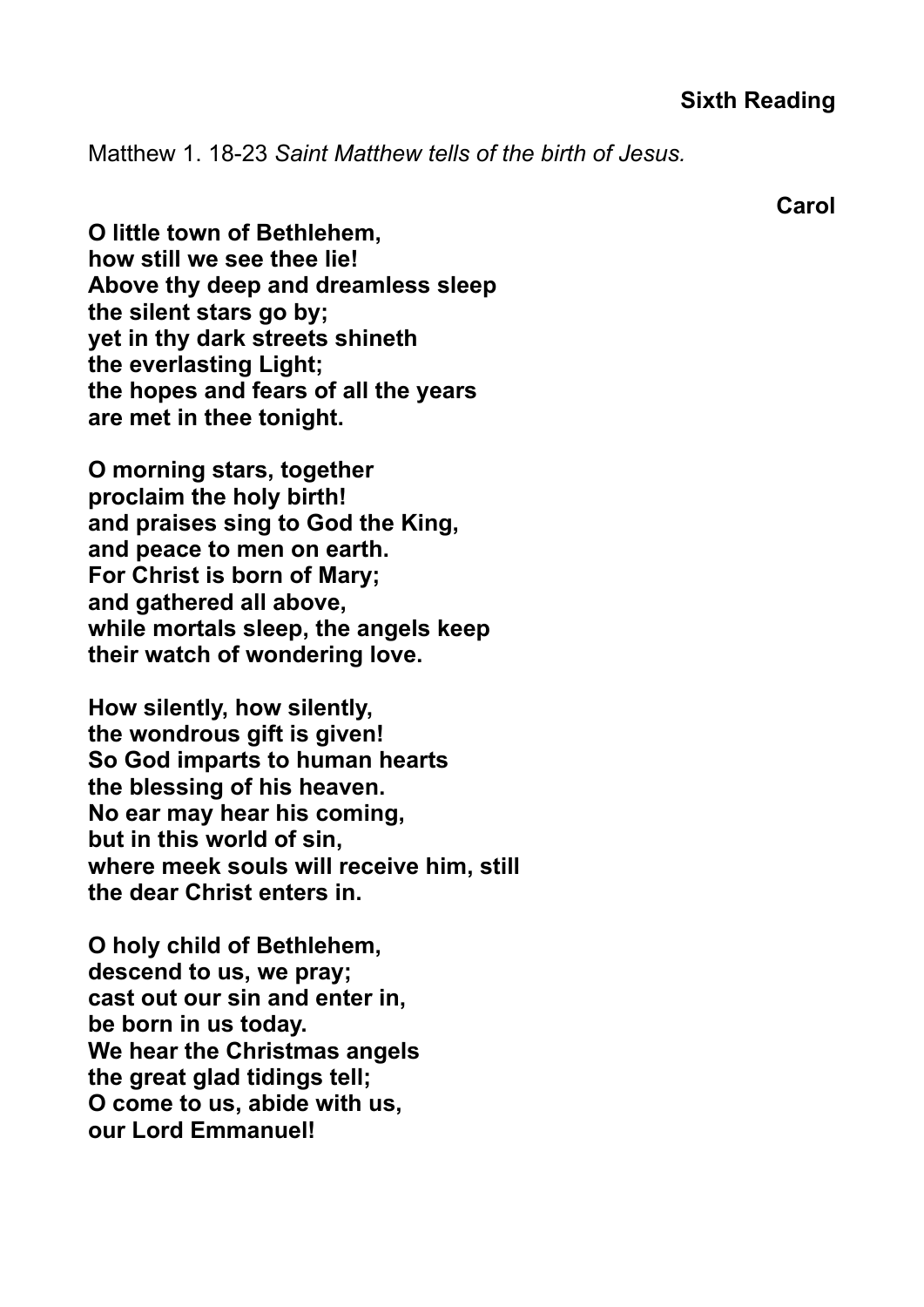### **Seventh Reading**

Luke 2. 8-16 *The shepherds go to the manger.*

**Carol**

**God rest you merry, gentlemen, let nothing you dismay! for Jesus Christ our saviour was born upon this day, to save us all from Satan's power when we had gone astray:**  *O tidings of comfort and joy, comfort and joy;*

 *O tidings of comfort and joy!*

**From God our heavenly Father a holy angel came; the shepherds saw the glory and heard the voice proclaim that Christ was born in Bethlehem and Jesus is his name:**

**The shepherds at those tidings rejoiced in heart and mind, and left their flocks a-feeding in tempest, storm and wind, and went to Bethlehem straightway this blessed babe to find:**

**And when to Bethlehem they came whereat this infant lay; they found him in a manger where oxen fed on hay, His mother Mary kneeling unto the Lord did pray**

**Now to the Lord sing praises, all you within this place! and with true love and brotherhood each other now embrace, this holy tide of Christmas all others doth deface:**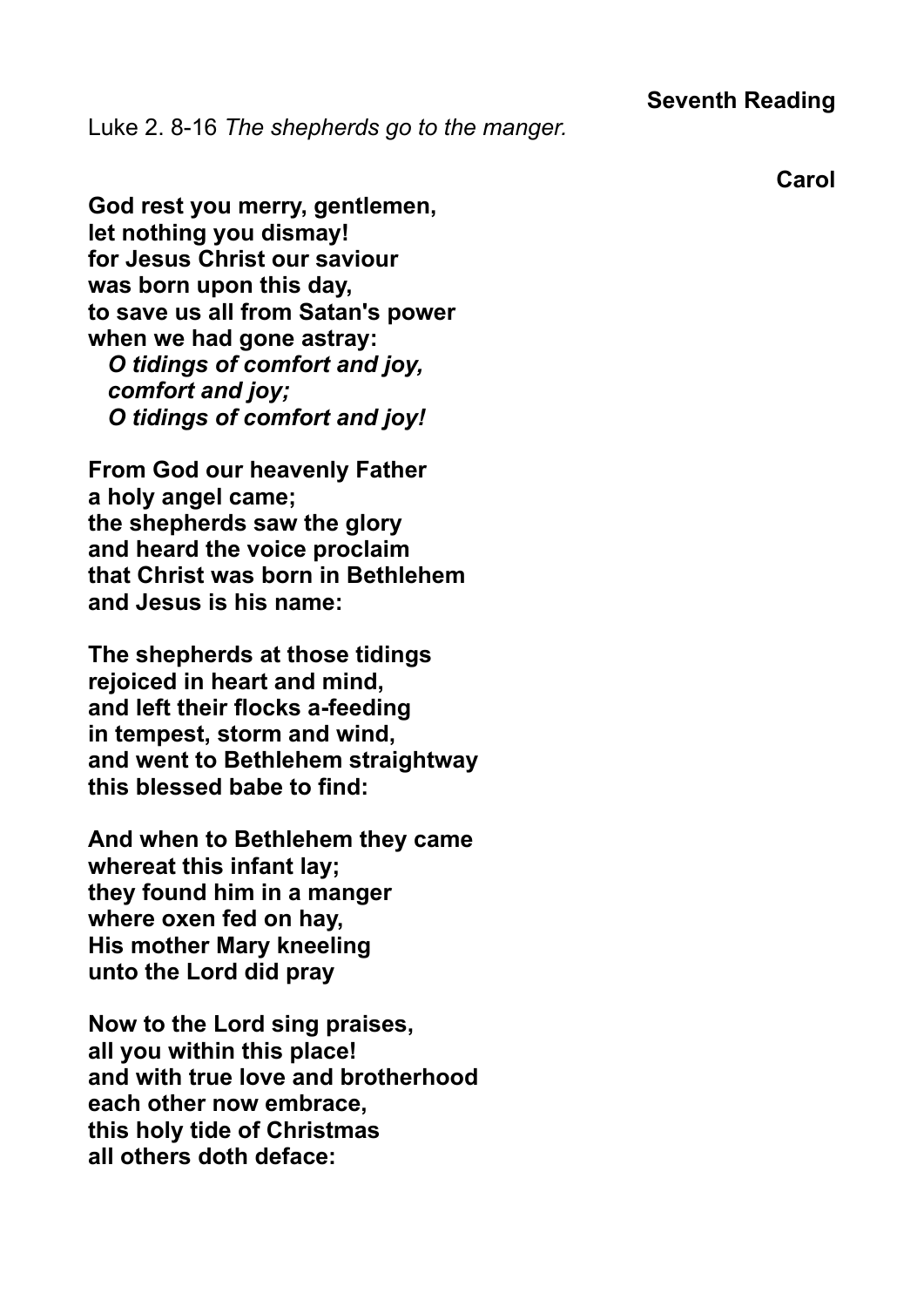## **Eighth Reading**

Matthew 2. 1-11 *The wise men are led by a star to Jesus.*

**Choir Carol**

The holly and the ivy (arr. Reginald Jacques)

### **Ninth Reading**

*(The First verse of Silent night is sung by the choir - please stand)* 

John 1. 1-14 *Saint John unfolds the mystery of the Incarnation of the Word of God.*

**Carol**

**O come, all ye faithful, joyful and triumphant, O come ye, O come ye to Bethlehem; come, and behold him, born the King of angels;** *O come, let us adore him, O come, let us adore him, O come, let us adore him, Christ the Lord.* **God of God, light of light,**

**Lo, he abhors not the virgin's womb. Very God, begotten not created. O come, let us adore him…**

**See how the shepherds, summoned to his cradle, leaving their flocks, draw nigh with lowly fear; we too will thither bend our joyful footsteps; O come, let us adore him…**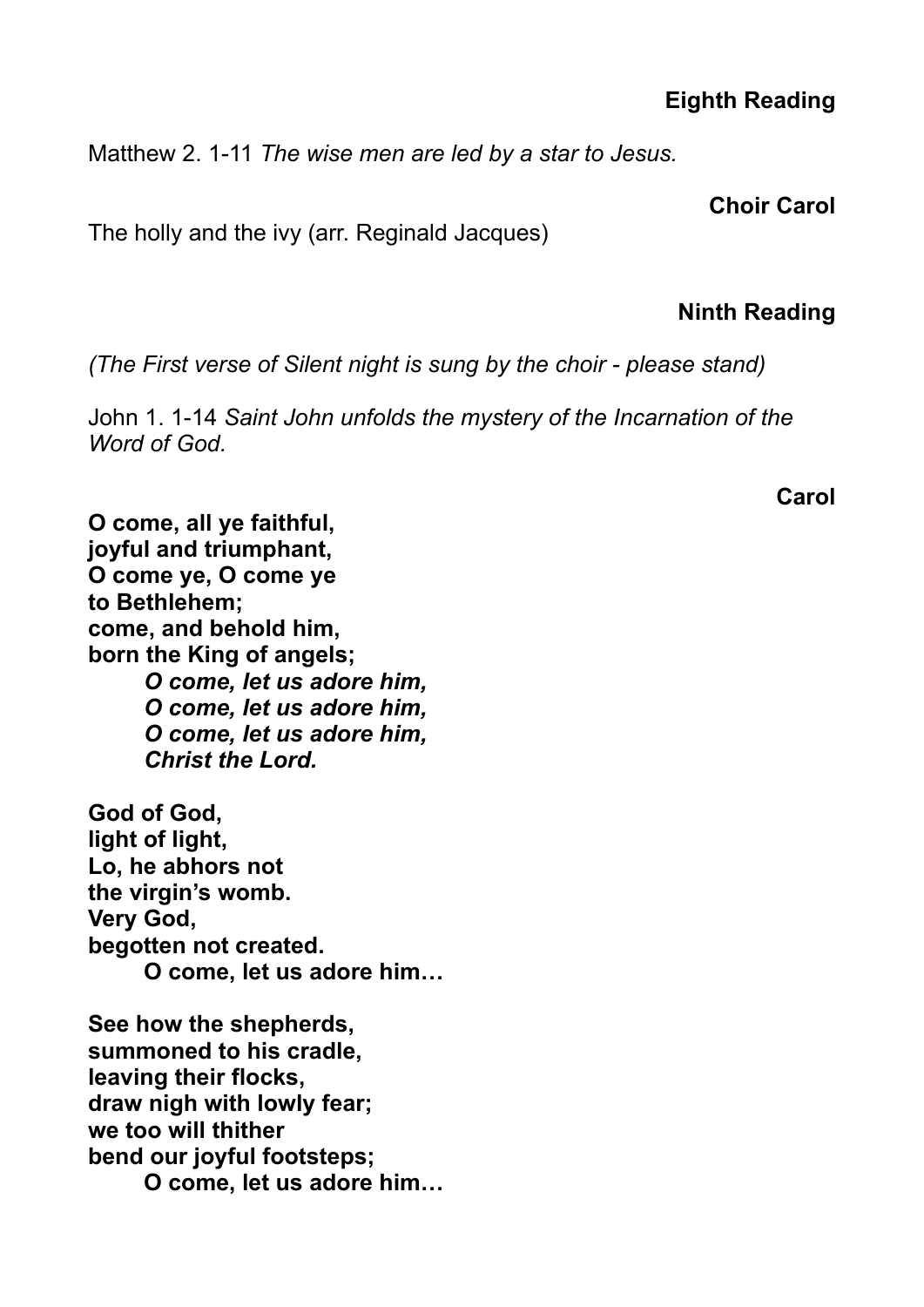**Sing, choirs of angels, sing in exultation, sing, all ye citizens of heaven above; glory to God in the highest; O come, let us adore him** *O come, let us adore him, O come, let us adore him, Christ the Lord.*

**Conclusion and Blessing**

Let us bless the living God:

He was born of the Virgin Mary, **revealed in his glory,**

worshipped by angels, **proclaimed among the nations,**

believed in throughout the world, **exalted to the highest heavens.**

Glory to God in the highest **and peace to his people on earth.**

May he who by his incarnation gathered into one things earthly and things heavenly, bestow upon you the fullness of inward peace and goodwill; and the blessing of God almighty, the Father, the Son and the Holy Spirit, be upon you and remain with you always. **Amen.**